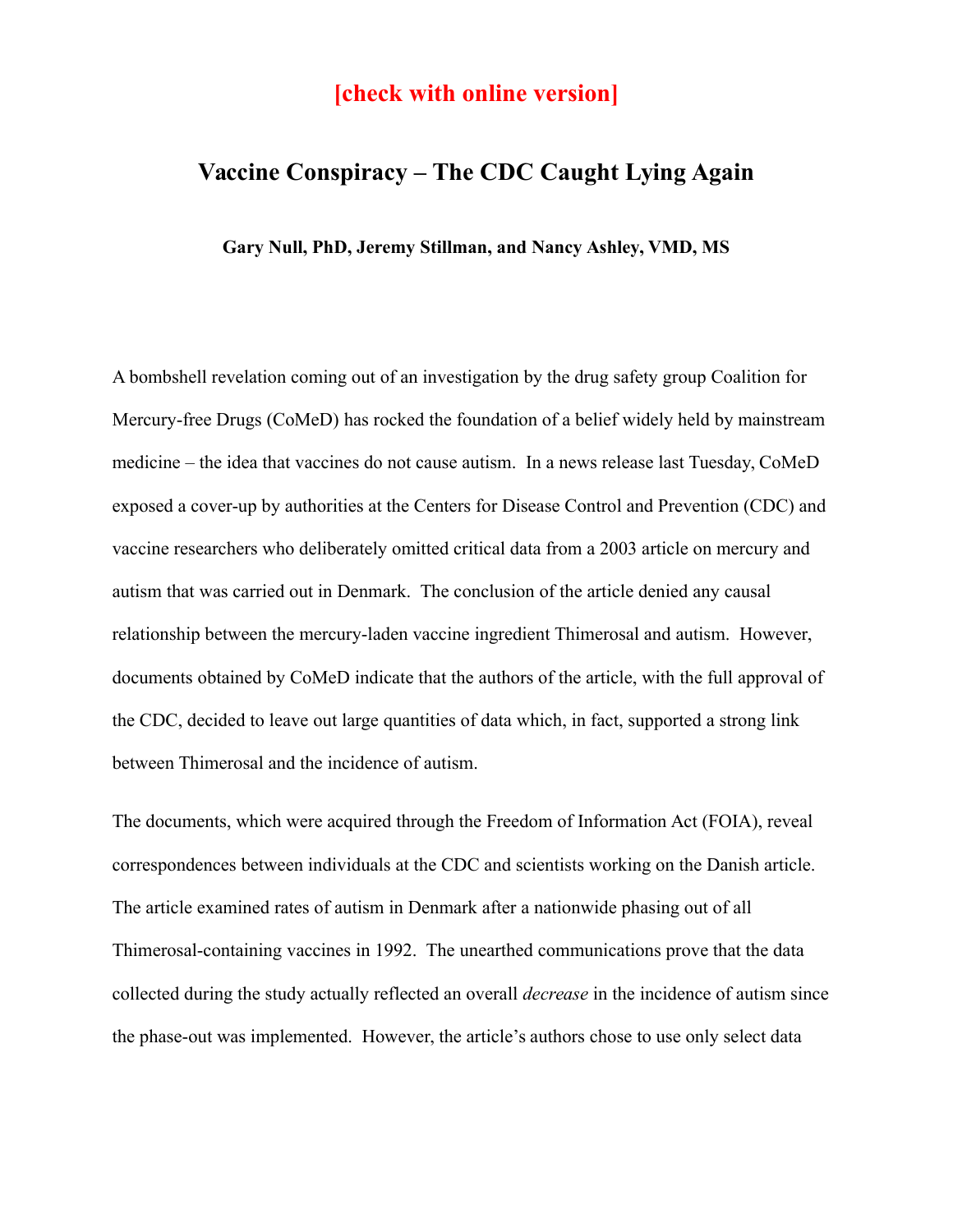which bolstered the conclusion that rates of autism in Denmark had risen since 1992. This decision was deemed entirely acceptable by officials at the CDC.<sup>1</sup>

In one missive to the CDC that was turned up in CoMeD's investigation, a researcher working on the study called attention to the exclusion of important data associating Thimerosal-fortified vaccines with autism. Part of the communication stated "attached I send you the short and long manuscript about Thimerosal and autism in Denmark … I need to tell you that the figures do not include the latest data from 2001 … but the incidence and prevalence are still decreasing in 2001."<sup>2</sup> The documents also reveal that the lead author of the article was aware of the extensive omissions of data before submitting the final draft for review and publication. The CDC chose to ignore the deeply flawed science behind the article's conclusion and even went so far as to send a recommendation letter to editor of the American Academy of Pediatrics journal, *Pediatrics*, which called on the group to fast-track the article's review and publication. Since it was published 8 years ago, the article has been highly touted by major medical institutions and health care professionals as definitive proof of no association between mercury and autism spectrum disorder.<sup>3</sup>

### **What is Thimerosal?**

Thimerosal is an organic compound made up of equal parts ethylmercury and thiosalicylic acid. Developed by Eli Lilly, Thimerosal was registered in 1929 as a compound with antiseptic and antibacterial properties and was widely used in a variety of products prior to the development of antibiotics. The use of Thimerosal as a preservative in vaccines appears to have been based on a single, uncontrolled and poorly-reported human study in the 1920s: the FDA never required the pharmaceutical industry to conduct truly scientific safety studies on Thimerosal and consequently, it has never been proven safe.4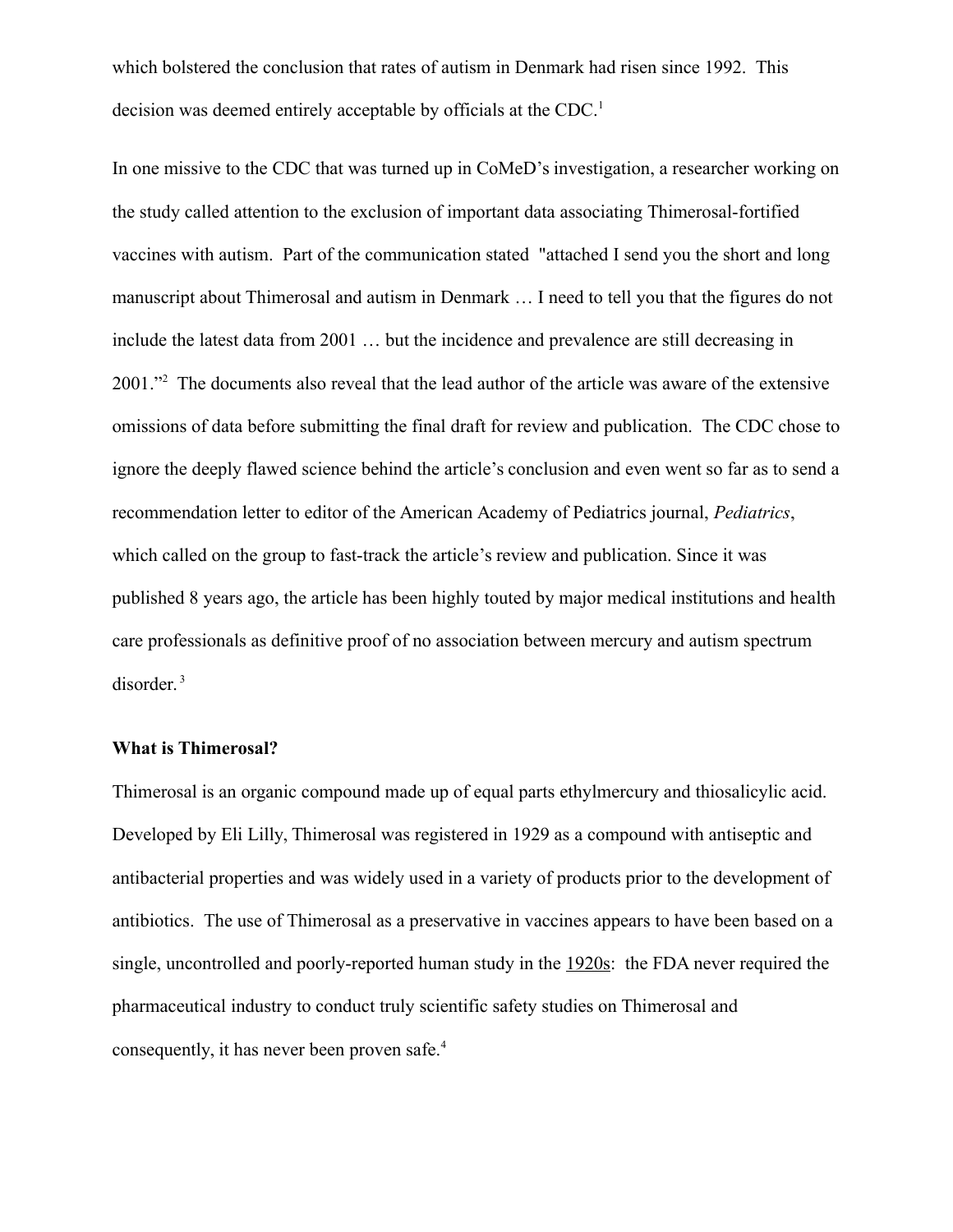The medical literature is replete with references to the dangers of mercury, a heavy metal known to be toxic at certain levels. Its toxic effects on the developing brain may progress to severe brain damage, cerebella ataxia, delayed achievement of developmental milestones, neurological abnormalities, constriction of the visual fields, and loss of hearing. Impacts on [cognitive](http://www.medicinenet.com/script/main/art.asp?articlekey=15297) thinking, [memory,](http://www.medicinenet.com/script/main/art.asp?articlekey=11642) attention, language, fine motor and visual spatial skills have been seen in children exposed to mercury in the womb. According to EPA guidelines, doses of mercury should never exceed 0.1 micrograms/kg/day. This means that a child receiving a vaccine containing 12.5 micrograms of mercury - the lowest amount of mercury in a mercury-containing vaccine - would be receiving a toxic dose. A rare study comparing DTaP vaccines with and without Thimerosal shows that the Thimerosal-containing vaccine caused higher rates of speech disorders autism, and cardiac arrest.<sup>5</sup>

## **Scientific Evidence Connecting Mercury, Vaccines and Autism**

An investigation published in the Journal of Toxicology and Environmental Health in July 2011 offers great insight into the relationship between autism and mercury. Australian researchers David Austin, PhD and Kerrie Shandley surveyed a group of adults who were survivors of Pink Disease or Infantile Acrodynia, an ailment historically caused by exposure to mercury found in teething powder, diaper rinses and other materials. Since the survivors of Pink Disease were proven to be sensitive to mercury, the study set out to find whether or not higher rates of autism were present in their grandchildren. Austin and Shandley demonstrated that 1 in 25 of the survivors' grandchildren had some form of autism spectrum disorder. The frequency of autism among children in the general population of Australia in the same age group as those surveyed is 1in 160.5.<sup>6</sup> The results unequivocally suggest that children with a family history of susceptibility to mercury poisoning are far more likely to develop autism.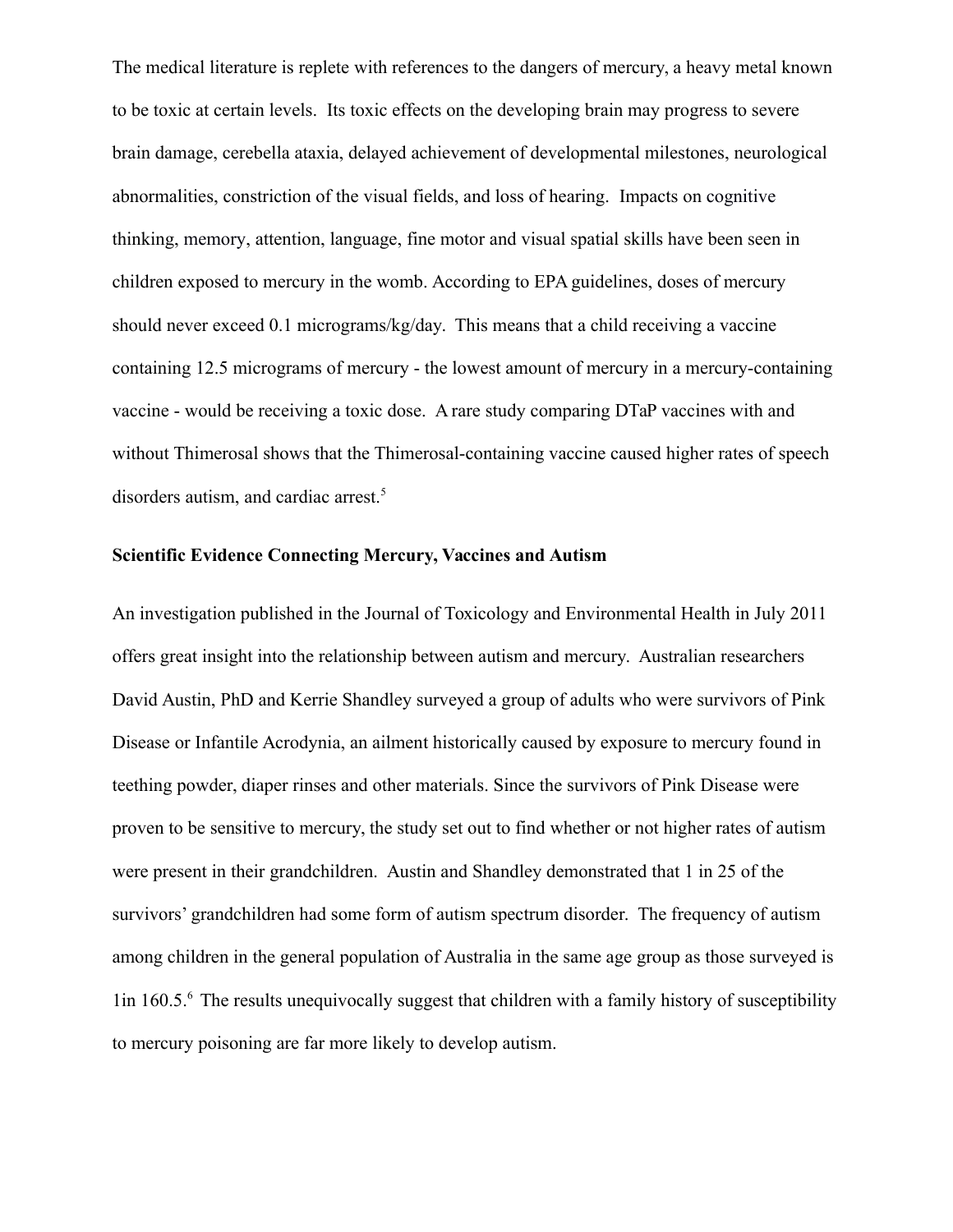Two articles appearing in the neuroscience journal *Acta Neurobiologiae Experimentalis* in 2010 provide convincing evidence of a relationship between vaccines and autism. In the first study done by researchers at the University of Pittsburgh, baby macaque monkeys were given a course of vaccinations typical of the 1990s vaccine schedule. In comparison with the control group, the vaccinated monkeys displayed abnormal patterns of brain growth and dysfunction of the amygdala – both strong indicators of autism when they appear in children.<sup>7</sup>

In the other article, researchers at the University of Northern Iowa evaluated dozens of studies that claimed to refute the relationship between autism and exposure to toxic metals such as mercury, found in vaccines. The evidence gathered overwhelmingly contradicted the studies' conclusions and suggested that the presence of heavy metals the bodies of children is indeed connected with autism. The scientists also determined that several of these studies used erroneous statistics and faulty methodologies to come to their conclusions. <sup>8</sup>

A 2004 study conducted by Northwestern University Pharmacy professor Richard Deth and researchers from the University of Nebraska, Tufts and Johns Hopkins University offered further evidence of a connection between vaccines and neurological disorders. The study found that toxins contained within vaccines disrupt the biochemical process of methylation in the human body. Methylation plays a significant role in normal DNA function and neurological growth in infants and children.<sup>9</sup> The group's findings suggest that toxicants introduced through vaccinations contribute to conditions such as autism and attention deficit hyperactivity disorder. The results were published in the Journal of Molecular Psychiatry.

In a study published in the Journal of Biomedical Science in 2002, scientists at Utah State University's Department of Biology analyzed the effect of the MMR vaccine on the central nervous system. In their evaluation, the group discovered that autistic children given the vaccine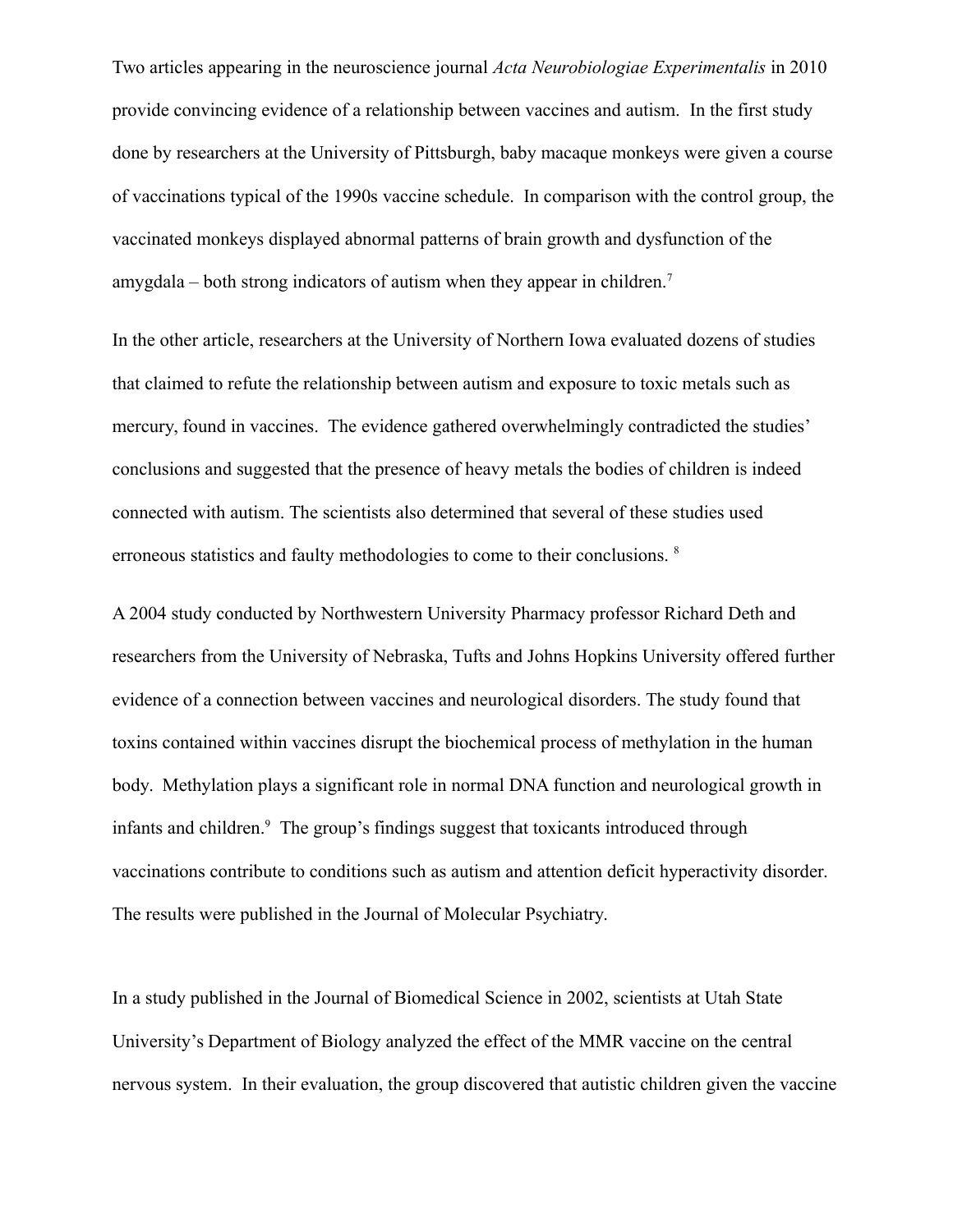posses a significantly elevated number of a type of antibody related to measles. These antibodies trigger an abnormal autoimmune response that effectively damages the brain's myelin sheath. Evidence suggests that such damage to the myelin sheath may impair normal brain activities and cause autism.<sup>10</sup> In another study exposing the dangers of the MMR injection, researchers at the University of California San Diego and San Diego State University showed a significantly higher incidence of autism among children who were given the MMR vaccine and subsequently took acetaminophen. Their findings were published in the medical journal *Autism*. 11

The conclusions of these investigations are corroborated by the work of Dr. Boyd Haley who has done extensive research in the area of toxicology. Dr. Haley served as the chairman of the University of Kentucky's Department of Chemistry and spent three years as a NIH post-doctoral scholar at the Yale University Medical School's Department of Physiology. Haley's comprehensive body of research demonstrates a startling connection between the use of mercuryfortified Thimerosal in vaccines and neurological disease. His research has identified mercury, even in miniscule amounts, to be a dangerous immunity suppressant that is damaging to neurological health and a major contributor to autism spectrum disorder. Dr. Haley's scientific inquiries have provided strong evidence documenting how ethylmercury inhibits the process of phagocytosis (a critically important biological process of the human immune system), impairs the function of dendritic neurons in the brain and hinders the production of methyl B12. Each of these adverse events are significant factors in the onset of neurological illness.<sup>12</sup>

#### **The Dark and Dubious History of the CDC:**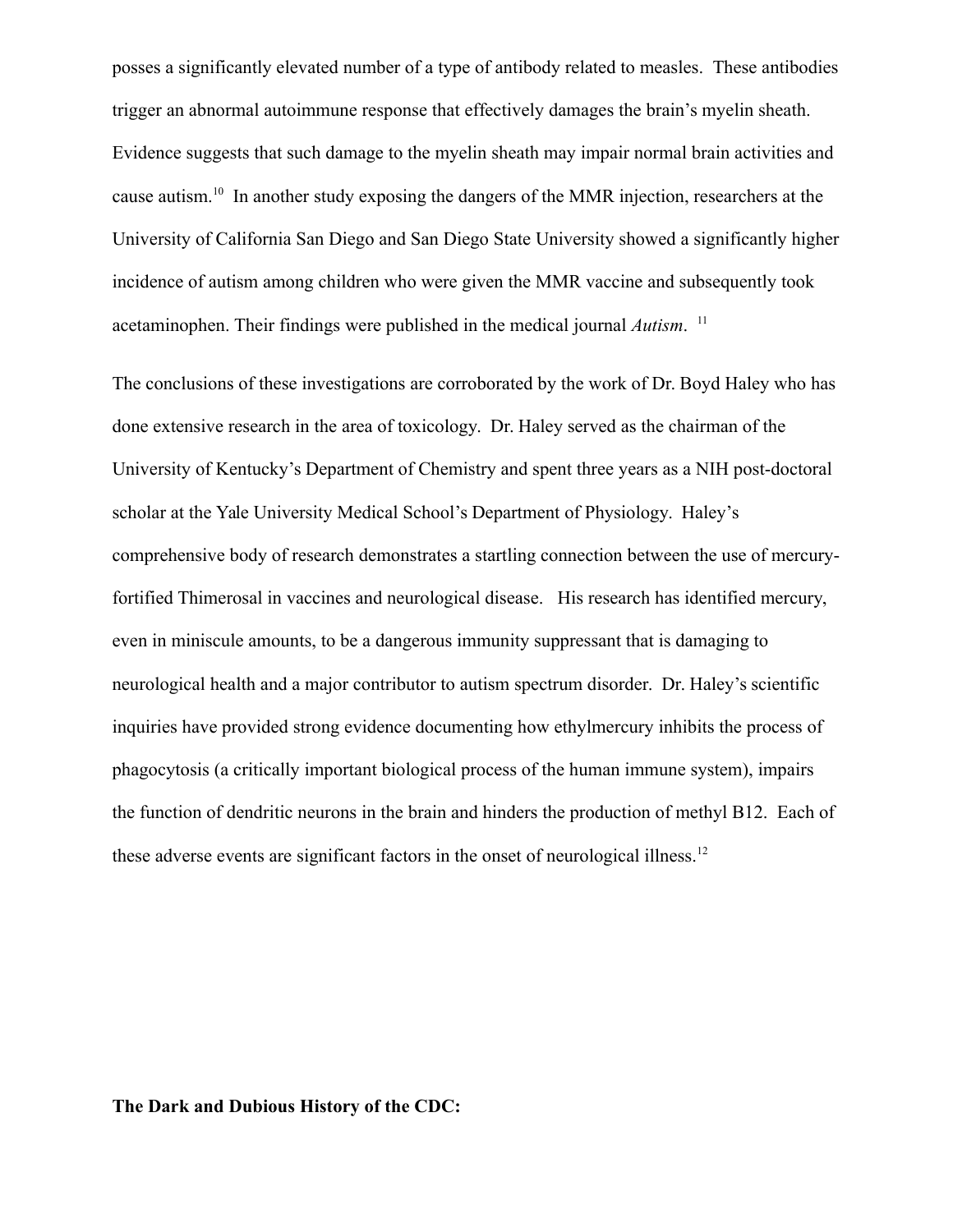The CDC has a sordid history of supporting the pharmaceutical industry and suppressing information to the detriment of our health. There are key pieces of the puzzle which need to be examined in order to understand what is behind the cover-up of the relationship between Thimerosal and autism.

The current revelation that critical data was omitted from the Danish study in order to alter the conclusion is not the only example of deceit connected with this project. A central figure involved in the scandal is **Dr. Poul Thorsen,** who served as the CDC's chief coordinator for the Danish study. On April 13, 2011, Thorsen was indicted by a U.S federal grand jury for using his personal bank account at the CDC credit union to launder more than \$1 million earmarked for autism research under CDC grants. He is facing 13 counts of wire fraud and 9 counts of money laundering. The U.S Attorney's office is currently in the process of extraditing Thorsen from Denmark to face charges.<sup>13</sup>

In light of these developments, have the CDC, FDA, or any of the major journals which published Thorsen's pro-vaccine autism research, denounced him or called his research into question? Hardly. Thorsen's research is too important of a cornerstone in the "evidence" which dispels any link between vaccines and autism. Therefore, it is unlikely that his career and his published work will face the same fate as that of Dr. Andrew Wakefield.

**Simpsonwood**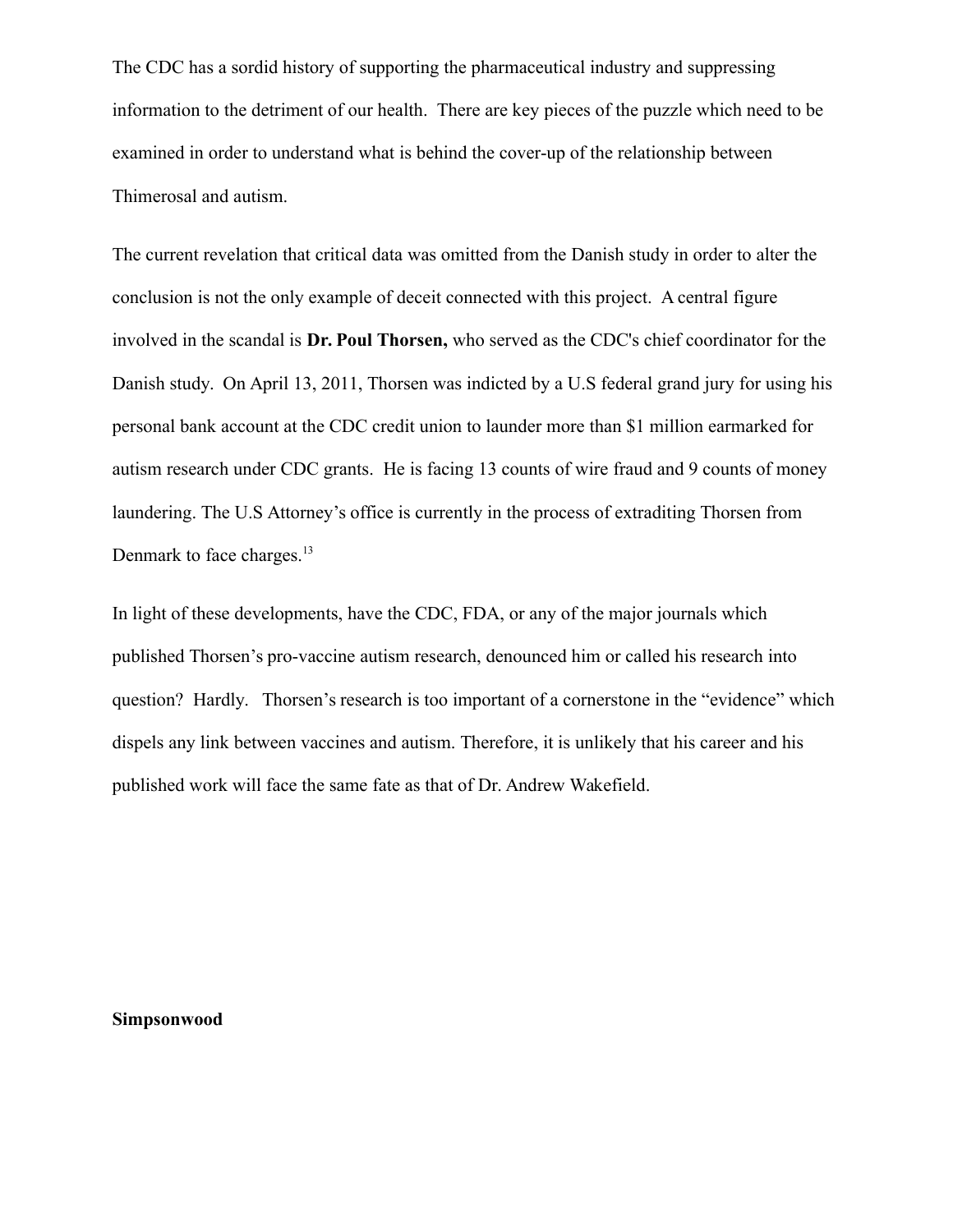In June 2000, a group of top government scientists, health officials, the CDC, the FDA and representatives from the pharmaceutical industry attended a conference convened by the CDC at the Simpsonwood conference center in Norcross, Georgia. Officially titled the Scientific Review of Vaccine Safety Datalink Information, the Simpsonwood conference was held to review the findings of a large epidemiological study evaluating any relationship between Thimerosal and autism. The meeting was not open to the public and was subject to a complete news embargo. Thanks to a Freedom of Information Act request filed by Robert F. Kennedy Jr., a transcript of the meeting became available. The transcript revealed not only damning information about the dangers of Thimerosal, but also the cold-blooded cover-up of this information. The director of the Datalink study, CDC epidemiologist Dr. Tom Verstraeten, was quoted as saying, "I was actually stunned by what I saw," citing the staggering number of earlier studies that indicate a link between Thimerosal and speech delays, attention deficit disorder, hyperactivity and autism.<sup>14</sup>

What happened to the important results of the Datalink information was best summed up by then- Congressman Dave Weldon of Florida. A medical doctor himself, Weldon wrote the following to the CDC's director, Dr. Julie Gerberding, after reading the draft of a study authored by Dr. Verstraeten:

"A review of these documents leaves me very concerned that rather than seeking to understand whether or not some children were exposed to harmful levels of mercury in childhood vaccines in the 1990s, there may have been a selective use of the data to make the associations in the earliest study disappear."<sup>15</sup>

 Dr. Verstraeten, who by then was working for pharmaceutical-giant GlaxoSmithKline, went on to publish the manipulated data in the journal *Pediatrics.* The study ran counter to everything he had reported at Simpsonwood and concluded that there was no correlation between neurodevelopmental problems and Thimerosal exposure.16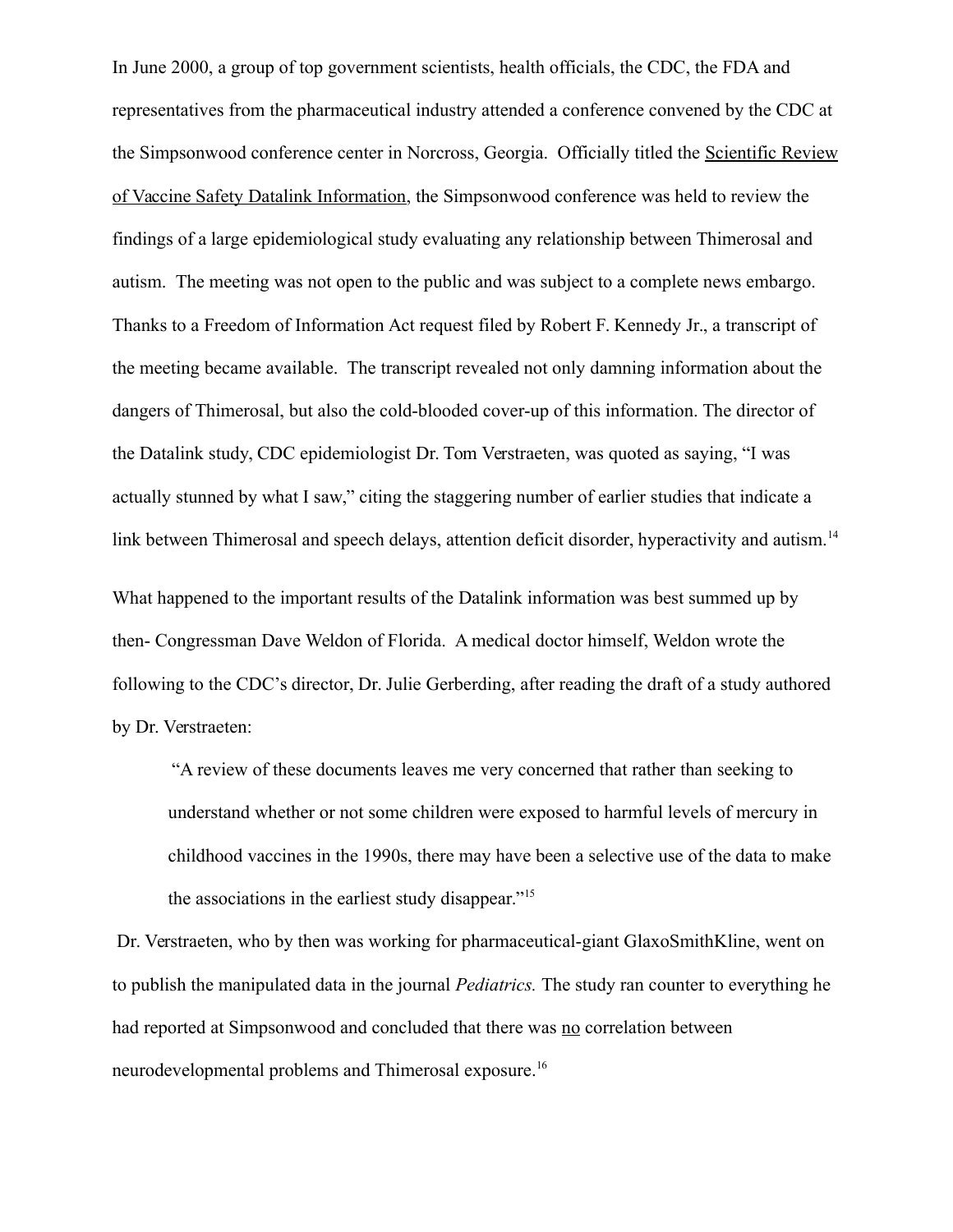#### **The Pace University Study [20:14]**

In contradiction to most of the mainstream reports of studies dismissing any link between vaccines and autism, a detailed research study appearing in the *Pace Environmental Law Review* in March 2011 revealed that the Vaccine Injury Compensation Program has been quietly compensating 83 families for cases of vaccine-induced encephalopathy and residual seizure disorder associated with autism. In 21 of these cases, the word' autism' is actually used in court documents to describe the injuries that resulted from vaccination. The obvious conclusion is that, in paying these claims, the government has implicitly acknowledged a link between vaccination and autism.<sup>17</sup>

## **Conclusion [31:00ish-]**

This latest scandal proves yet again that the CDC has failed to protect the health of the American public. The fact that the CDC, with malice aforethought, willfully withheld vital information, resulted in policies that allowed the continuation of the status quo – dangerous, mercury-laden vaccines mandated for children and huge profits to the pharmaceutical companies that produce them. Perhaps this revelation will prove to be the tipping point that finally leads to a critical reassessment of the role of the CDC and the FDA in regulating the vaccine industry.